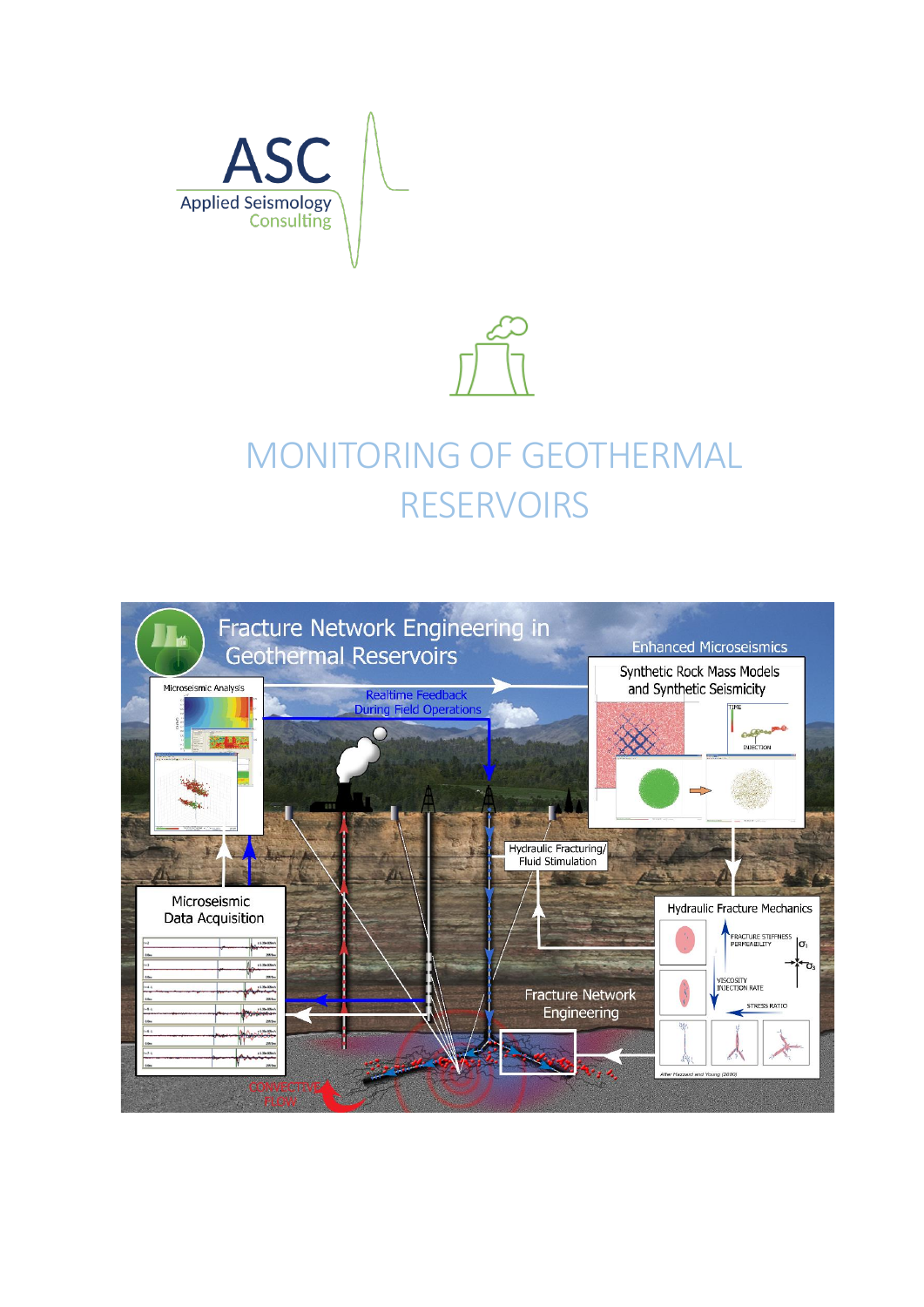# **ASC**



Applied Seismology Consulting (ASC) was involved in the first commercial Enhanced Geothermal System (EGS) project in the EU and for over 15 years has undertaken international research programs for the monitoring of rock damage at reservoir scale. ASC's seismic processing software InSite is used for the processing of induced microseismicity and regional seismicity by commercial companies and research institutions managing geothermal projects in the U.S., Australia, Germany and the Republic of Korea.

Microseismic monitoring allows engineers to image and visualise active fracture networks within developing or producing geothermal fields, providing the following outcomes:

- Real-time monitoring and optimisation of hydraulic, chemical or thermal stimulation of geothermal fields. The location and characteristics of induced event provide feedback of information to engineers on the position, growth and effectiveness of a hydrofracture stimulation, or can map extraction and injection paths in a producing field.
- Post-processing yields a greater understanding of the treatment history and fluid migration. Analysis of microseismic parameters and clustering yields treatment hot zones and provides for an assessment of the completion objectives
- Gain information on the development of Engineered Geothermal Systems (EGS) and enhance our understanding of long-term reservoir behaviour.
- Increase the productivity and recovery of the reservoir and assist in the design and optimal location of production wells
- Map the position, growth and effectiveness of hydrofracture stimulation to assess completion objectives
- Map extraction and injection paths, treatment history and fluid migration

ASC provides a full integrated processing service from array design, through data management, processing and reporting to advanced interpretations with dynamic numerical models to better understand the growth and activation of the fracture structures. ASC's advanced analysis of microseismic data yields information on fracture networks such as distribution, persistence and orientations, and can describe the mechanisms behind the fracture growth leading to a better understanding of stimulation of geothermal fields. ASC provides the following services for stakeholders of the geothermal energy sector:

- Advanced post-processing, analysis and interpretation of client data using a range of techniques and software functionality developed in-house.
- Analysis of baseline regional seismicity.
- Seismic processing software for manual and automatic processing of induced and natural seismicity, incorporating customisable alarm systems adapted to local trafficlight-system regulations for induced seismicity.
- Design, optimisation and quality check of seismic monitoring arrays.
- Active and passive source tomography for imaging of fractured reservoir volumes.
- Acquisition system-independent seismic processing software for automatic, realtime processing of induced seismicity
- In-depth understanding of fracture mechanisms through the integration of acquired data and "Synthetic Rock Mass" models built with Itasca's geomechanical models.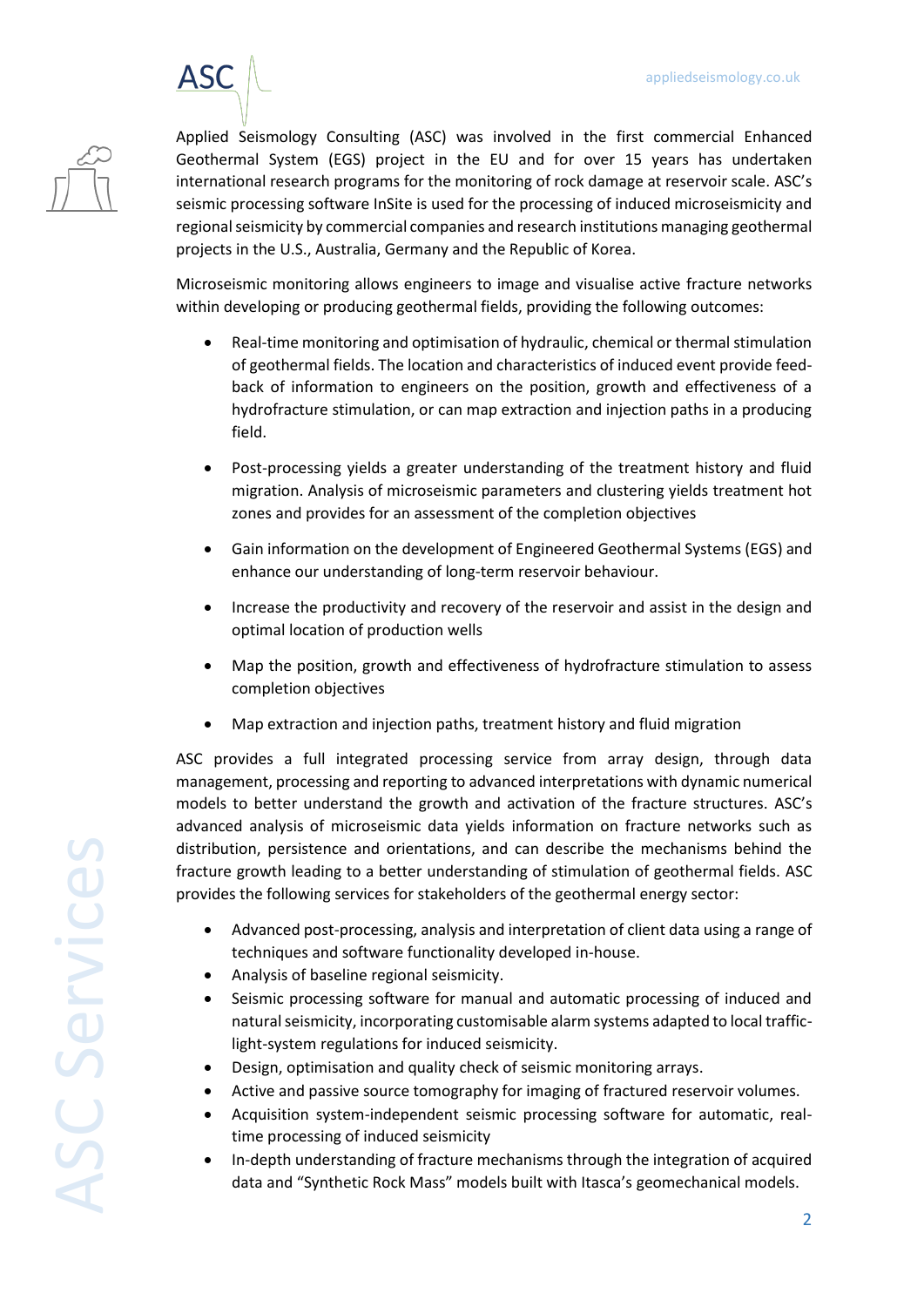

- Structure imaging and velocity inversion combining the illumination capability of controlled seismic sources and passive seismic events.
- P- and S-wave time-lapse tomography to image the degradation of reservoir and host rock and structures in terms of elastic modulus and fracture density.
- Fully-featured microseismic training courses focussed on the principles behind the technology, processing algorithms and hands-on experience of using processing software.

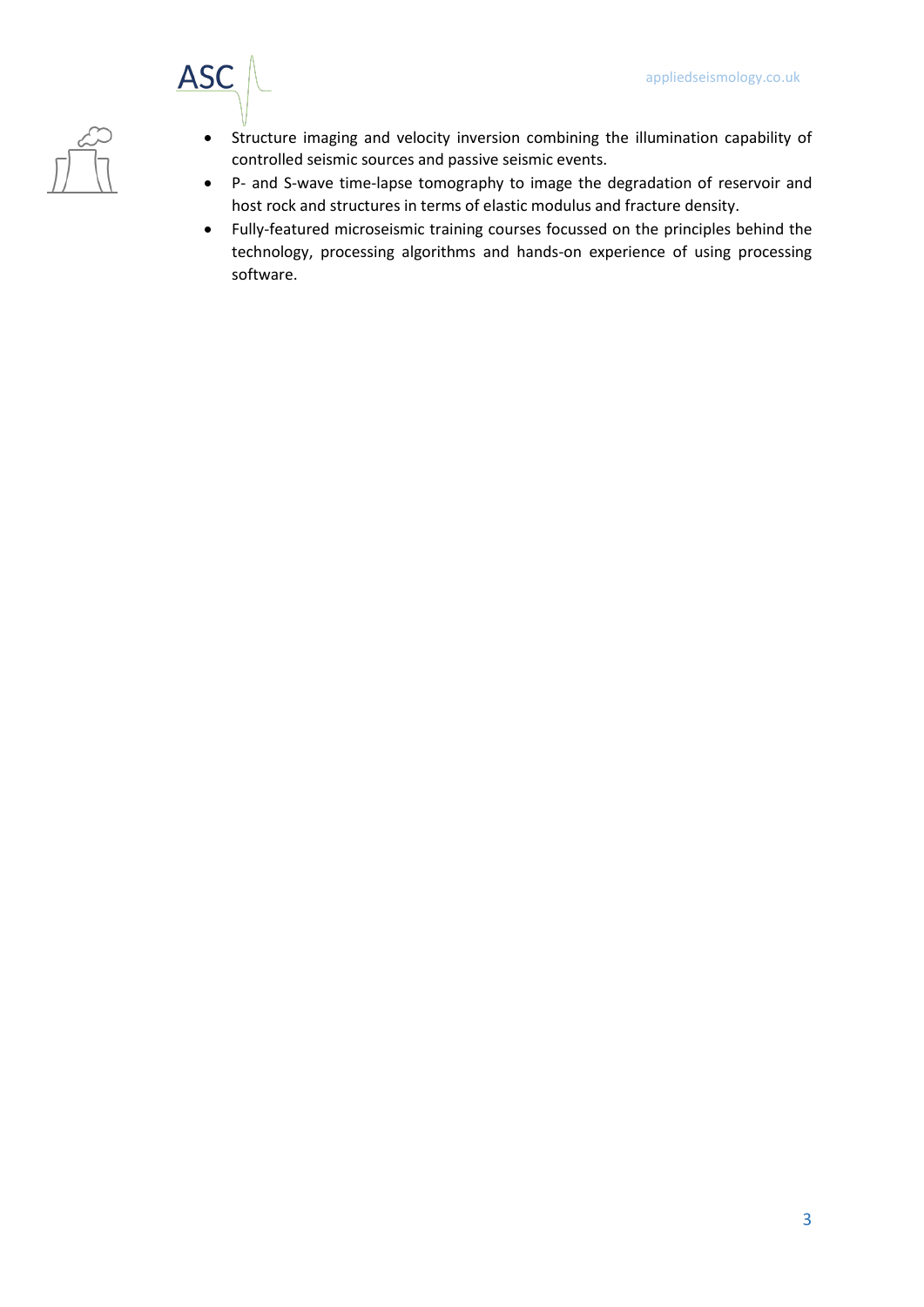•

# Case studies

### Optimised EGS reservoir stimulation using microseismic and numerical methods

Passive microseismic (MS) monitoring provides a unique tool to monitor the evolution of fluid injection around the treated geothermal rock reservoir and seismic source mechanisms can yield information about the nature of deformation. However, the conflict between induced tensile fractures suggested by theory and shear failure observed from recorded waveforms is still the subject of much debate. Furthermore, the triggering mechanism for seismicity with a large magnitude has yet to be clearly understood, as well as the fluid migration in EGS. For these reasons ASC developed a project to integrate and correlate microseismic field observations with simulated microseismicity from numerical models using discrete element methods.

On the one hand, data acquisition and microseismic processing were used to map a disturbed or enlarging fracture network in space, magnitude and evolution. The feedback provides "first order" information to engineers, potentially in real time, so that decisions on project design can be made and revised effectively and efficiently. On the other hand, a Synthetic Rock Mass (SRM) numerical model was developed. SRM samples model the movement and interaction between stressed assemblies of bonded non-uniform-sized spheres (intact rock) with an embedded discrete network of disc-shaped flaws (Discrete Fracture Network) that reproduce the pre-existing joint fabric (represent joints, faults or other pre-existing fractures as smooth, frictional (or cohesive) planar features) (Pierce et al., 2007; Pierce, 2010). SRM models employed Itasca's *PFC2D*/*PFC3D* codes to create an assembly of bonded partASCes that represent the rock mass on a large scale (e.g. 10-100m). SRM samples that are subjected to the same mechanical or fluid disturbance expected in the field produce synthetic seismicity that can be compared directly with microseismic data collected in the field.

This approach can effectively monitor the rock mass disturbance as it is developed on site and has two principal objectives: (1) to use the models to better interpret the causal effects of the microseismicity by analysing the micromechanics occurring within the numerical model framework (recognising that in the model we observe all activity within the configured boundary conditions, whereas field observations record only a portion of the activity depending on the sensitivity of the monitoring system); (2) to use the observed microseismicity to feed back into the development of the models and so validate their results, in order to develop robust predictive models for engineering the reservoir and the induced or mobilised fracture network (both for the project in hand or for future projects).

The results showed similar MS propagating patterns between field and model: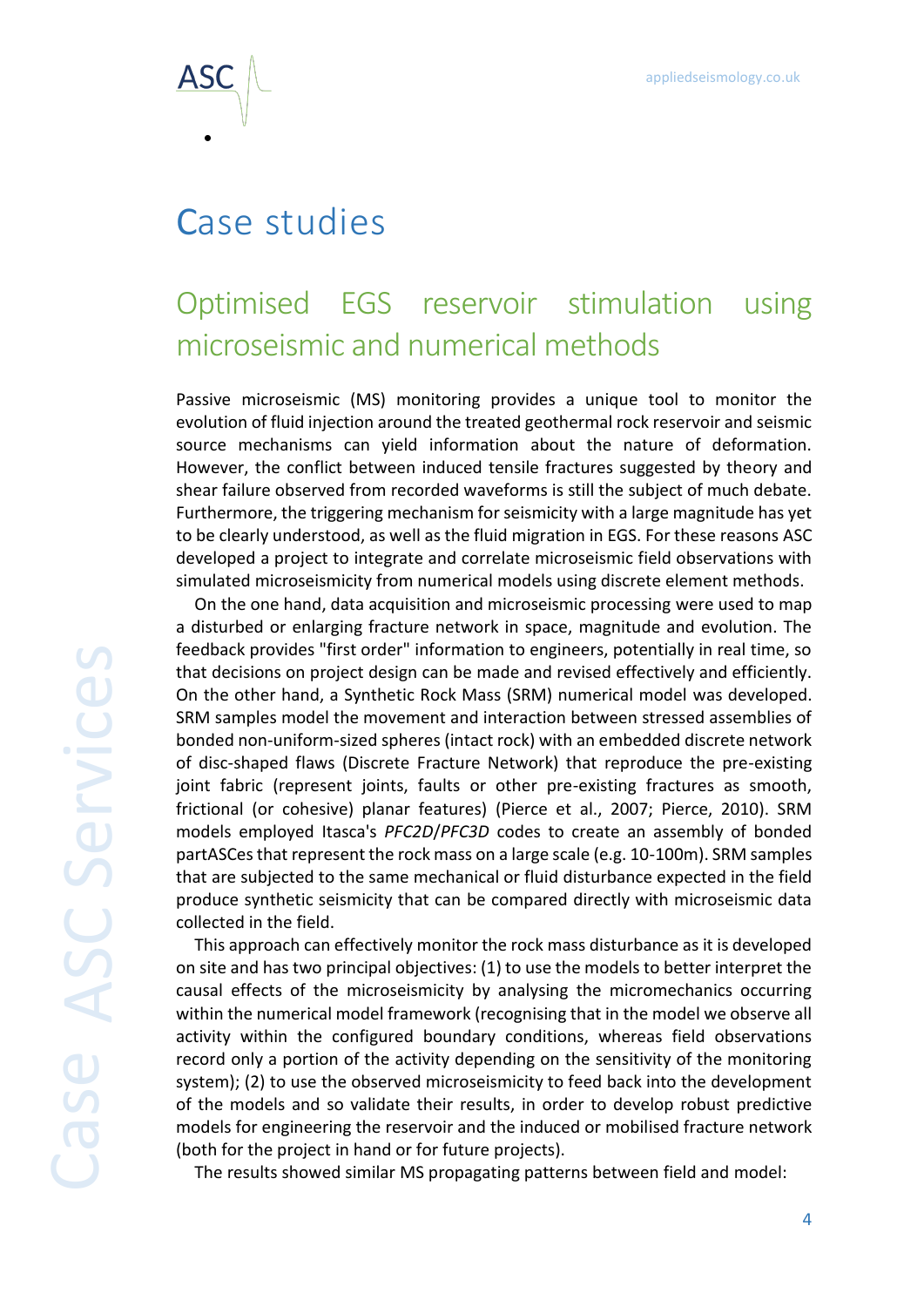

- Event locations with time
- Linear orientations
- Truncation or arrestment of events in the N-E and S-W directions

The numerical results qualitatively agreed with field observations and revealed the possible interaction between new fractures and natural fractures indicated by recorded microseismic events.

The validated numerical models can help elucidate our understanding of the mechanics underlying seismicity, and examine in detail the interaction between fluid pressure, rock deformation and slip on existing fractures.





*Figure 1: a) synthetic MS events induced in an SRM sample subject to fluid injection for 63.8 hours. b) Fluid flow and induced cracks in the SRM sample subject to hydraulic injection. c) MS events induced during the EGS treatment at Soult-sous-Forêts.*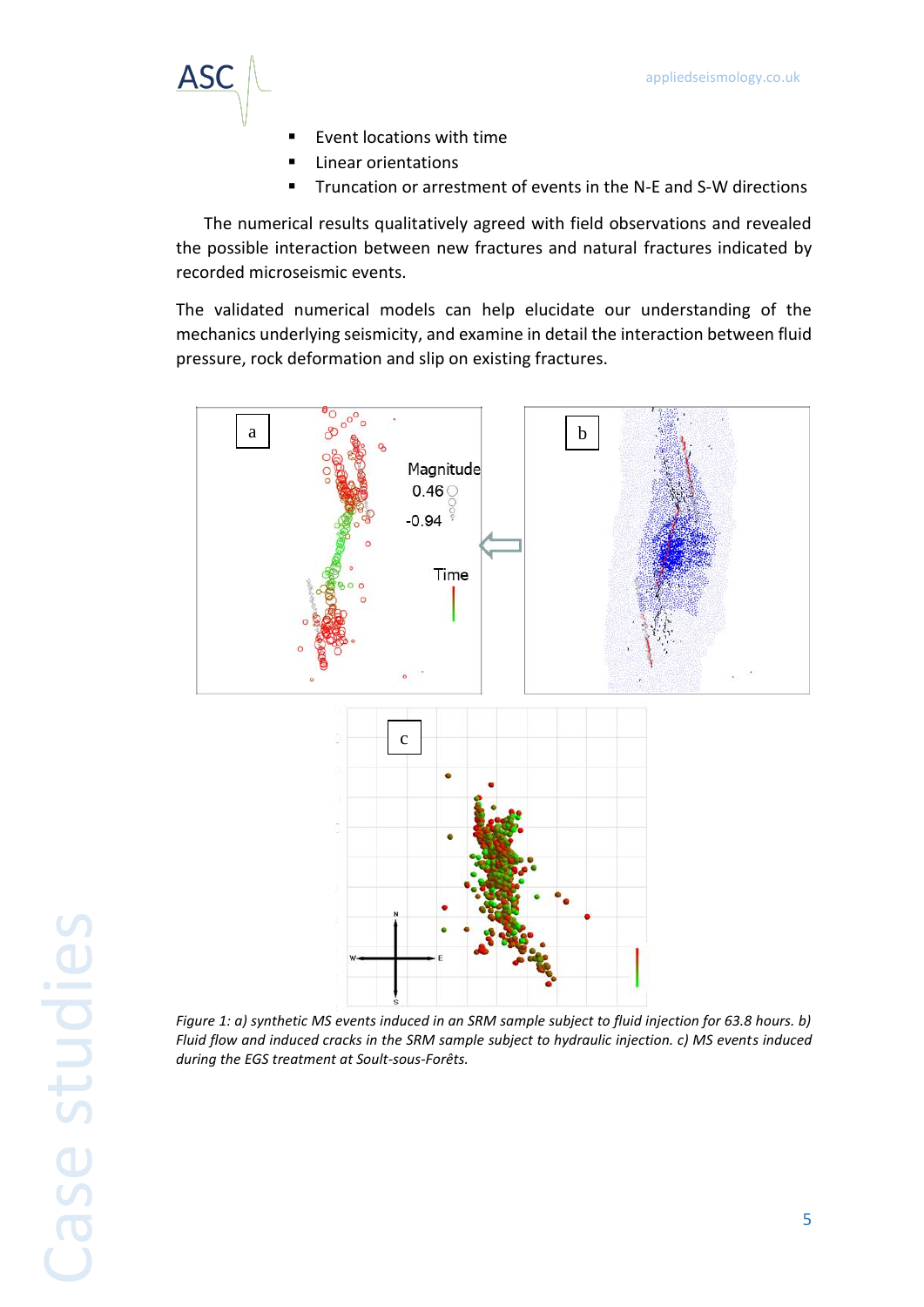

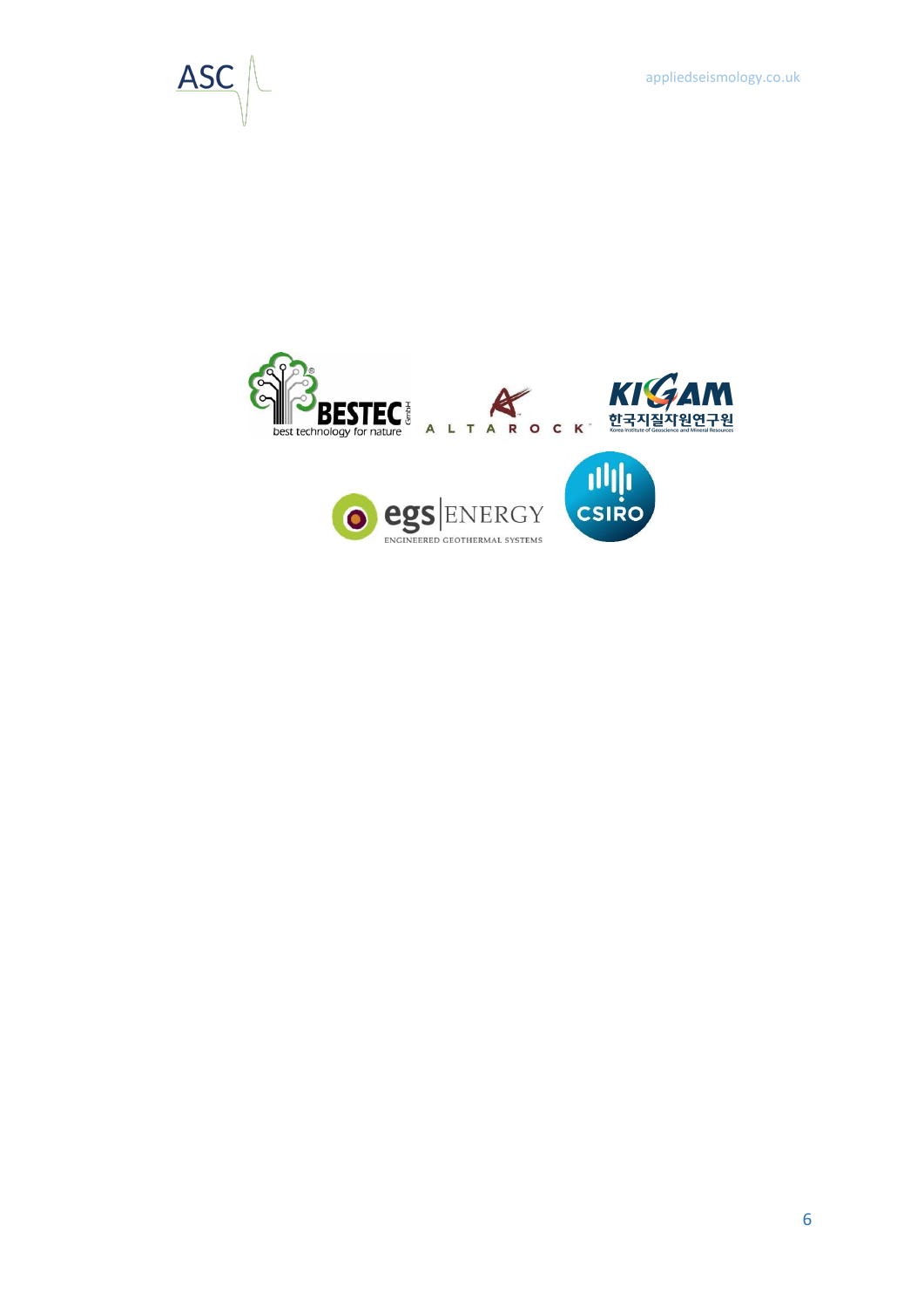

## Publications

- Pettitt, W.S., Damjanac, B., Hazzard, J.F., Han, Y., Sanchez-Nagel, M., Nagel, N., Reyes-Montes, J.M. and Young, R.P. (2012). 'Engineering Hydraulic Treatment of Existing Fracture Networks'*. SPE Annual Technical Conference and Exhibition*, 8-10 October 2012, San Antonio, Texas, USA. DOI 10.2118/160019-MS
- Pettitt, W.S., Pierce, M., Damjanac, B., Hazzard, J., Lorig, L., Fairhurst, C., Sanchez-Nagel, M., Nagel, N., Reyes-Montes, J.M., Andrews, J. and Young, R.P. (2012) 'Fracture Network Engineering: Combining Microseismic Imaging and Hydrofracture Numerical Simulations'. *Proceedings 46th US Rock Mechanics/Geomechanics Symposium, ARMA 2012*. Chicago, June 2012.
- Zhao, X.P., Reyes-Montes, J.M. and Young, R.P. (2012) 'The role of pre-existing fracturing in enhanced reservoir treatments'. *Proceedings 46th US Rock Mechanics/Geomechanics Symposium, ARMA 2012*. Chicago, June 2012.
- Zhao, X.P., Reyes-Montes, J.M., Andrews, J.R. and Young, R.P. (2011) 'Optimised EGS Reservoir Stimulation using Microseismic and Numerical Models'. In *Proceedings, GRC Annual Meeting (San Diego, USA*).
- Andrews, J.R., Reyes-Montes, J.M. and Young, R.P. (2011) 'Continuous Microseismic Record Analysis for Reservoir Hydrofracture Treatments'. In *Proceedings, GRC Annual Meeting (San Diego, USA*).
- Pettitt, W., Pierce, M., Damjanac, B., Hazzard, J., Lorig, L., Fairhurst, C., Gil, I., Sanchez, M., Nagel, N., Reyes-Montes, J.M. and Young, R.P. (2011) 'Fracture Network Engineering for Hydraulic Fracturing'. *The Leading Edge*, *30*(8), 844-853, doi 10.1190/1.3626490.

anolications Publications